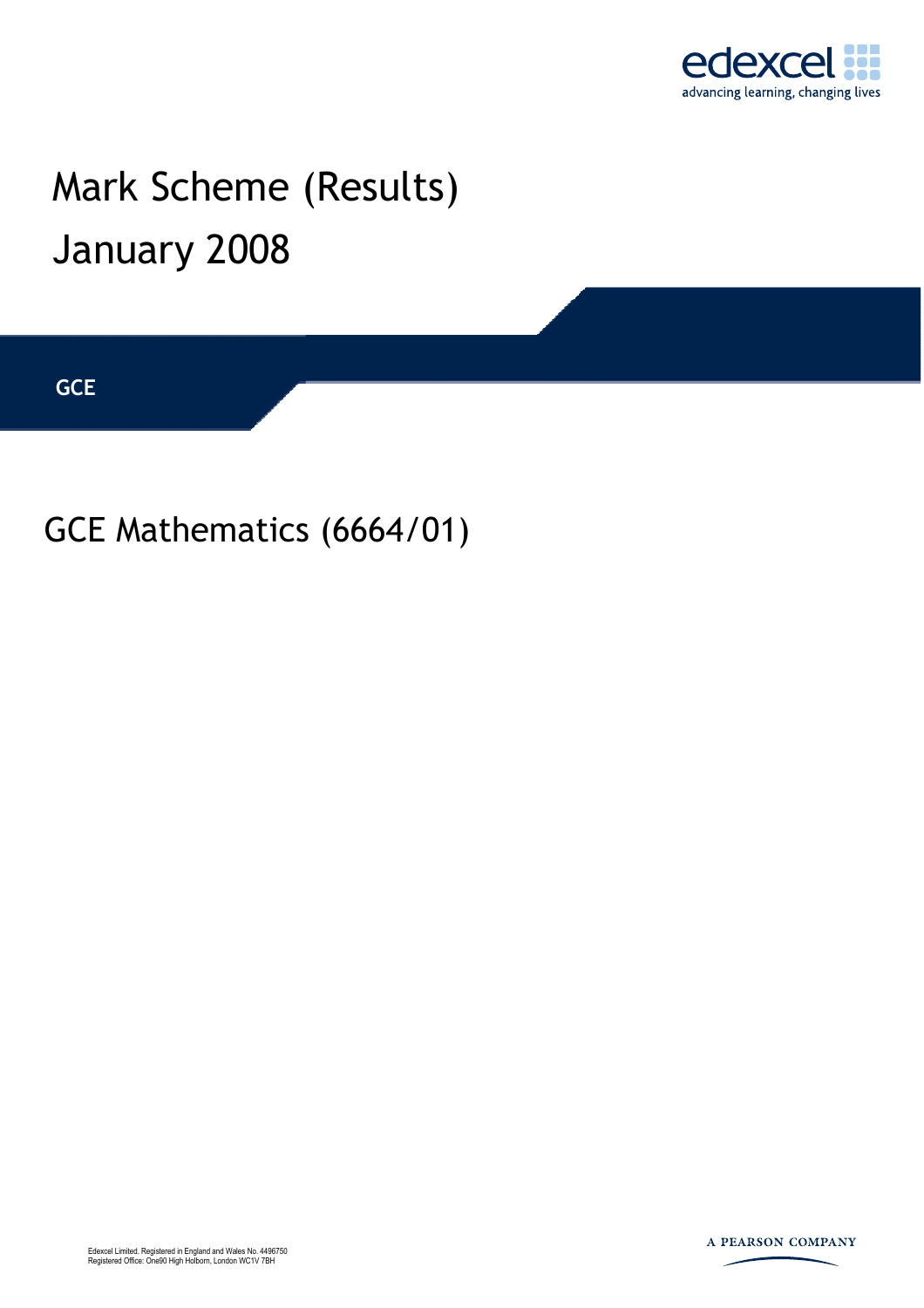## **January 2008 6664 Core Mathematics C2 Mark Scheme**

| <b>Question</b><br><b>Number</b> | <b>Scheme</b>                                                                                                                                                                                                                                                                                                                                                                                                                                                                                                                                                                                                                                                                                                                                                                                                                            | <b>Marks</b>                        |  |  |  |  |
|----------------------------------|------------------------------------------------------------------------------------------------------------------------------------------------------------------------------------------------------------------------------------------------------------------------------------------------------------------------------------------------------------------------------------------------------------------------------------------------------------------------------------------------------------------------------------------------------------------------------------------------------------------------------------------------------------------------------------------------------------------------------------------------------------------------------------------------------------------------------------------|-------------------------------------|--|--|--|--|
| 1 <sub>1</sub>                   | $f(3) = 33 - 2 \times 32 - 4 \times 3 + 8$ : = 5                                                                                                                                                                                                                                                                                                                                                                                                                                                                                                                                                                                                                                                                                                                                                                                         |                                     |  |  |  |  |
| $a)$ i)<br>$\mathsf{ii}$         | $f(-2) = (-8 - 8 + 8 + 8) = 0$ (B1 on Epen, but A1 in fact)<br>M1 is for attempt at either $f(3)$ or $f(-3)$ in (i) or $f(-2)$ or $f(2)$ in (ii).                                                                                                                                                                                                                                                                                                                                                                                                                                                                                                                                                                                                                                                                                        | M1; A1<br>A1<br>(3)                 |  |  |  |  |
| (b)                              | $[(x + 2)](x2 - 4x + 4)$ (= 0 not required) [must be seen or used in (b)]<br>$(x + 2)(x - 2)^2$ $(= 0)$ $(\text{can imply previous 2 marks})$                                                                                                                                                                                                                                                                                                                                                                                                                                                                                                                                                                                                                                                                                            | M <sub>1</sub> A <sub>1</sub><br>M1 |  |  |  |  |
|                                  | Solutions: $x = 2$ or $-2$ (both) or $(-2, 2, 2)$ A1(4)                                                                                                                                                                                                                                                                                                                                                                                                                                                                                                                                                                                                                                                                                                                                                                                  | $[7]$                               |  |  |  |  |
| Notes: $(a)$                     | No working seen: Both answers correct scores full marks<br>One correct; M1 then A1B0 or A0B1, whichever appropriate.                                                                                                                                                                                                                                                                                                                                                                                                                                                                                                                                                                                                                                                                                                                     |                                     |  |  |  |  |
|                                  | Alternative (Long division)<br>Divide by $(x-3)$ OR $(x + 2)$ to get $x^2 + ax + b$ , a may be zero<br>[M1]<br>$x^{2} + x - 1$ and +5 seen i.s.w. (or "remainder = 5")<br>[A1]<br>$x^2 - 4x + 4$ and 0 seen (or "no remainder")<br>[B1]                                                                                                                                                                                                                                                                                                                                                                                                                                                                                                                                                                                                  |                                     |  |  |  |  |
| (b)                              | First M1 requires division by a found factor; e.g $(x + 2)$ , $(x-2)$ or<br>what candidate thinks is a factor to get $(x^2 + ax + b)$ , a may be zero.<br>First A1 for $[(x + 2)] (x2 - 4x + 4)$ or $(x - 2)(x2 - 4)$<br>Second M1:attempt to factorise their found quadratic. (or use formula correctly)<br>[Usual rule: $x^2 + ax + b = (x + c)(x + d)$ , where $ cd  =  b $ .]<br>N.B. Second A1 is for solutions, not factors<br>Alternative (first two marks)<br>$(x+2)(x2 + bx + c) = x3 + (2+b)x2 + (2b+c)x + 2c = 0$ and then compare<br>with $x^3 - 2x^2 - 4x + 8 = 0$ to find b and c. [M1]<br>$b = -4, c = 4$ [A1]<br><b>Method of grouping</b><br>$x^{3}-2x^{2}-4x+8=x^{2}(x-2)$ , $4(x\pm 2)$ M1; = $x^{2}(x-2) - 4(x-2)$ A1<br>$\left[=(x^2-4)(x-2)\right]=(x+2)(x-2)^2$ M1<br>Solutions: $x=2$ , $x=-2$ both<br><b>A1</b> |                                     |  |  |  |  |
| 2.<br>(a)                        | Complete method, using terms of form $ar^{k}$ , to find r<br>[e.g. Dividing $ar^6 = 80$ by $ar^3 = 10$ to find r; $r^6 - r^3 = 8$ is M0]<br>$r = 2$                                                                                                                                                                                                                                                                                                                                                                                                                                                                                                                                                                                                                                                                                      | M <sub>1</sub><br>A1<br>(2)         |  |  |  |  |
| (b)                              | Complete method for finding a<br>[e.g. Substituting value for r into equation of form $ar^{k} = 10$ or 80<br>and finding a value for a. ]                                                                                                                                                                                                                                                                                                                                                                                                                                                                                                                                                                                                                                                                                                | M1                                  |  |  |  |  |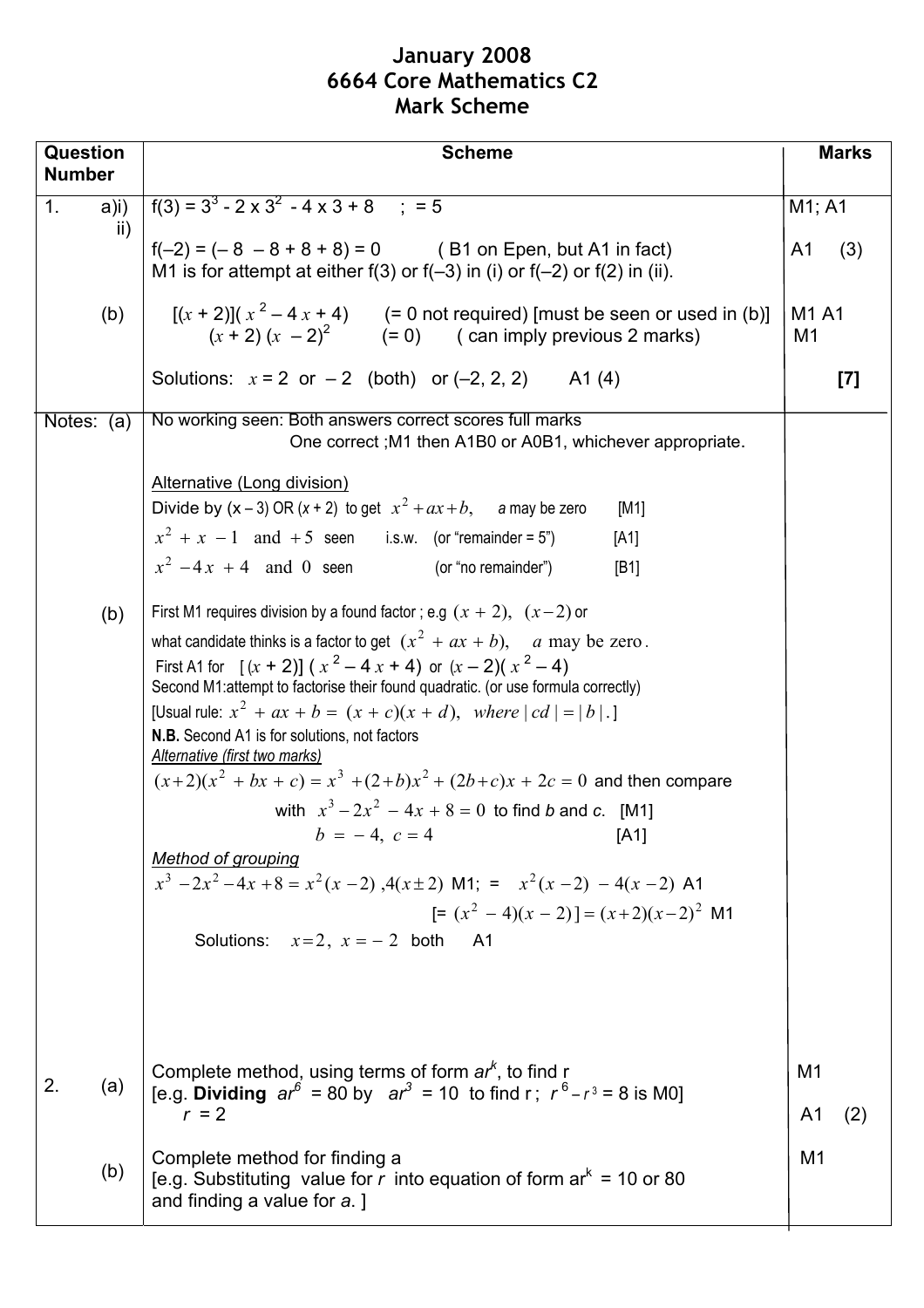|           | (8a = 10) $a = \frac{5}{4} = 1\frac{1}{4}$ (equivalent single fraction or 1.25)                                                                                                                                                                                                                                                                                                                                                                                                                                                                                                                                                                                | A1 (2)                                |  |  |  |  |
|-----------|----------------------------------------------------------------------------------------------------------------------------------------------------------------------------------------------------------------------------------------------------------------------------------------------------------------------------------------------------------------------------------------------------------------------------------------------------------------------------------------------------------------------------------------------------------------------------------------------------------------------------------------------------------------|---------------------------------------|--|--|--|--|
| (c)       | Substituting their values of a and r into <b>correct</b> formula for sum.<br>$S = \frac{a(r^n - 1)}{r - 1} = \frac{5}{4}(2^{20} - 1)$ (= 1310718.75) 1 310 719 (only this)                                                                                                                                                                                                                                                                                                                                                                                                                                                                                     | M1<br>A1 $(2)$ [6]                    |  |  |  |  |
| Notes:    | (a) M1: Condone errors in powers, e.g. $ar^4 = 10$ and/or $ar^7 = 80$ ,<br>A1: For $r = 2$ , allow even if $ar^4 = 10$ and $ar^7 = 80$ used (just these)<br>(M mark can be implied from numerical work, if used correctly)<br>(b) M1: Allow for numerical approach: e.g. $\frac{10}{r_c^3}$ $\leftarrow$ $\frac{10}{r_c^2}$ $\leftarrow$ $\frac{10}{r_c}$ $\leftarrow$ 10<br>In (a) and (b) correct answer, with no working, allow both marks.<br>(c) Attempt 20 terms of series and add is M1 (correct last term 655360)<br>If formula not quoted, errors in applying their $a$ and/or $r$ is MO<br>Allow full marks for correct answer with no working seen. |                                       |  |  |  |  |
| 3.<br>(a) | $\left[ \left(1+\frac{1}{2}x\right)^{10} = 1 + \binom{10}{1} \left(\frac{1}{2}x\right) + \binom{10}{2} \left(\frac{1}{2}x\right)^2 + \binom{10}{3} \left(\frac{1}{2}x\right)^3 \right]$<br>= 1 + 5x; + $\frac{45}{4}$ (or 11.25) $x^2$ + 15x <sup>3</sup> (coeffs need to be these, i.e, simplified) A1; A1 (4)                                                                                                                                                                                                                                                                                                                                                | M1 A1                                 |  |  |  |  |
|           | [Allow A1A0, if totally correct with unsimplified, single fraction coefficients)                                                                                                                                                                                                                                                                                                                                                                                                                                                                                                                                                                               |                                       |  |  |  |  |
| (b)       | $(1 + \frac{1}{2} \times 0.01)^{10} = 1 + 5(0.01) + (\frac{45}{4} or 11.25)(0.01)^{2} + 15(0.01)^{3}$                                                                                                                                                                                                                                                                                                                                                                                                                                                                                                                                                          | M <sub>1</sub> A <sub>1</sub> $\sqrt$ |  |  |  |  |
|           | $= 1 + 0.05 + 0.001125 + 0.000015$<br>$= 1.05114$<br>cao                                                                                                                                                                                                                                                                                                                                                                                                                                                                                                                                                                                                       | $A1(3)$ [7]                           |  |  |  |  |
| Notes:    | (a) For M1 first A1: Consider underlined expression only.<br>M1 Requires correct structure for at least two of the three terms:<br>(i) Must be attempt at binomial coefficients.<br>(ii) Must have increasing powers of $x$ ,<br>(iii) May be listed, need not be added; this applies for all marks.                                                                                                                                                                                                                                                                                                                                                           |                                       |  |  |  |  |
|           | First A1: Requires all three correct terms but need not be simplified, allow<br>$1^{10}$ etc, $1^{10}C_2$ etc, and condone omission of brackets around powers of $\frac{1}{2}x$<br>Second A1: Consider as B1 for $1 + 5x$                                                                                                                                                                                                                                                                                                                                                                                                                                      |                                       |  |  |  |  |
|           | (b) For M1: Substituting their (0.01) into their (a) result<br>First A1 (f.t.): Substitution of (0.01) into their 4 termed expression in (a)<br>Answer with no working scores no marks (calculator gives this answer)                                                                                                                                                                                                                                                                                                                                                                                                                                          |                                       |  |  |  |  |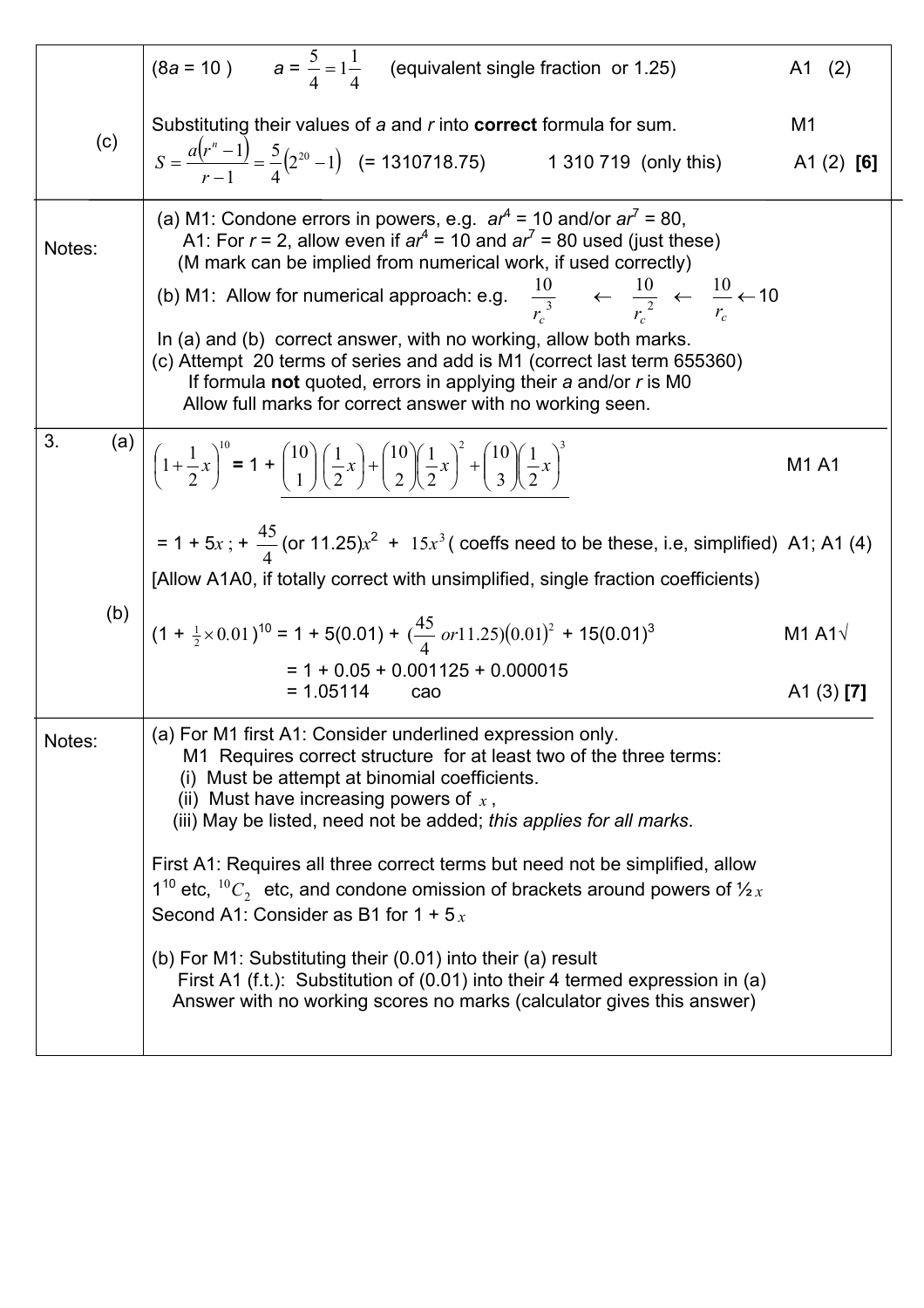| (a)<br>4. | $3 \sin^2 \theta - 2 \cos^2 \theta = 1$                                                                        |                                   |
|-----------|----------------------------------------------------------------------------------------------------------------|-----------------------------------|
|           | $3 \sin^2 \theta - 2 (1 - \sin^2 \theta) = 1$ (M1: Use of $\sin^2 \theta + \cos^2 \theta = 1$ )                | M <sub>1</sub>                    |
|           | $3 \sin^2 \theta - 2 + 2 \sin^2 \theta = 1$                                                                    |                                   |
|           | 5 sin <sup>2</sup> $\theta$ = 3<br>AG<br><b>CSO</b>                                                            | A <sub>1</sub><br>(2)             |
|           |                                                                                                                |                                   |
| (b)       | $\sin^2\theta = \frac{3}{5}$ , so $\sin\theta = (\pm)\sqrt{0.6}$                                               | M1                                |
|           | Attempt to solve both $\sin \theta = +$ and $\sin \theta = -$ (may be implied by later work)<br>M <sub>1</sub> |                                   |
|           | $\theta$ = 50.7685 $^{\circ}$<br>awrt $\theta = 50.8^{\circ}$ (dependent on first M1 only)                     | A1                                |
|           | $\theta$ (=180° – 50.7685 <sub>c</sub> °); = 129.23° awrt 129.2°                                               | M1; A1 $\sqrt$                    |
|           | [f.t. dependent on first M and 3rd M]                                                                          |                                   |
|           | $\sin \theta = - \sqrt{0.6}$                                                                                   |                                   |
|           | $\theta$ = 230.785° and 309.23152°<br>$230.8^{\circ}$ , $309.2^{\circ}$ (both)<br>awrt                         | M <sub>1</sub> A <sub>1</sub> (7) |
|           |                                                                                                                | [9]                               |
|           |                                                                                                                |                                   |
| Notes:    | (a) N.B: AG; need to see at least one line of working after substituting $\cos^2\theta$ .                      |                                   |
|           |                                                                                                                |                                   |
|           | (b) First M1: Using $5\sin^2\theta = 3$ to find value for $\sin\theta$ or $\theta$                             |                                   |
|           | Second M1: Considering the - value for $\sin \theta$ . (usually later)                                         |                                   |
|           | First A1: Given for awrt 50.8°. Not dependent on second M.                                                     |                                   |
|           | Third M1: For $(180 - 50.8c)$ °, need not see written down                                                     |                                   |
|           | Final M1: Dependent on second M (but may be implied by answers)                                                |                                   |
|           | For $(180 + \text{candidate'} \cdot s \cdot 50.8)^\circ$ or $(360 - 50.8_c)^\circ$ or equiv.                   |                                   |
|           | Final A1: Requires both values. (no follow through)                                                            |                                   |
|           | [Finds $\cos^2 \theta = k$ (k = 2/5) and so $\cos \theta = (\pm)$ M1, then mark equivalently]                  |                                   |
|           |                                                                                                                |                                   |
|           |                                                                                                                |                                   |
|           |                                                                                                                |                                   |
|           |                                                                                                                |                                   |
|           |                                                                                                                |                                   |
|           |                                                                                                                |                                   |
|           |                                                                                                                |                                   |
|           |                                                                                                                |                                   |
|           |                                                                                                                |                                   |
|           |                                                                                                                |                                   |
|           |                                                                                                                |                                   |
|           |                                                                                                                |                                   |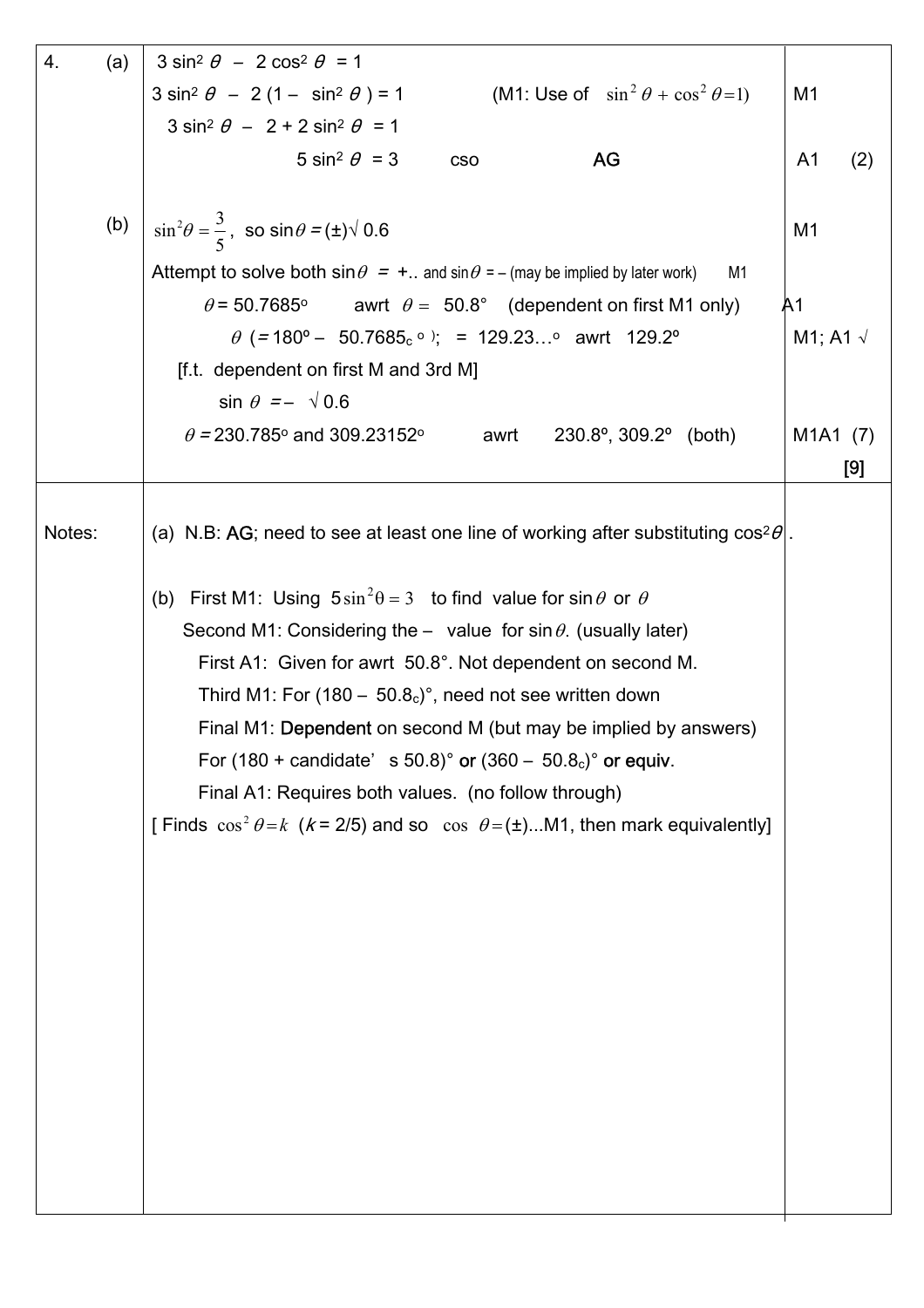| 5.     | Method 1 (Substituting $a = 3b$ into second equation at some stage)                                                         |                |  |  |  |  |
|--------|-----------------------------------------------------------------------------------------------------------------------------|----------------|--|--|--|--|
|        | Using a law of logs correctly (anywhere)<br>e.g. $\log_3 ab = 2$                                                            | M <sub>1</sub> |  |  |  |  |
|        | e.g. $\log_3 3b^2 = 2$<br>Substitution of $3b$ for a (or a/3 for b)                                                         | M1             |  |  |  |  |
|        | Using base correctly on correctly derived $log_3 p = q$ e.g. $3b^2 = 3^2$                                                   | M1             |  |  |  |  |
|        | $b = \sqrt{3}$ (allow 3 <sup>1/2</sup> )<br>First correct value                                                             | A1             |  |  |  |  |
|        | Correct method to find other value (dep. on at least first M mark)                                                          | M1             |  |  |  |  |
|        | $a = 3b = 3 \sqrt{3}$ or $\sqrt{27}$<br>Second answer                                                                       | A1             |  |  |  |  |
|        | Method 2 (Working with two equations in log <sub>3</sub> a and log <sub>3</sub> b)                                          |                |  |  |  |  |
|        | Taking logs" of first equation and "separating" $\log_3 a = \log_3 3 + \log_3 b$<br>$(= 1 + \log_3 b)$                      | M1             |  |  |  |  |
|        | Solving simultaneous equations to find $\log_3 a$ or $\log_3 b$<br>[ $\log_3 a = 1\frac{1}{2}$ , $\log_3 b = \frac{1}{2}$ ] | M <sub>1</sub> |  |  |  |  |
|        | Using base correctly to find a or b                                                                                         | M1             |  |  |  |  |
|        | $a=3\sqrt{3}$ or $b=\sqrt{3}$<br>Correct value for a or b                                                                   | A1             |  |  |  |  |
|        | Correct method for second answer, dep. on first M; correct second answer<br>[Ignore negative values]                        | M1;A1[6]       |  |  |  |  |
| Notes: | Answers must be exact; decimal answers lose both A marks                                                                    |                |  |  |  |  |
|        | There are several variations on Method 1, depending on the stage at which                                                   |                |  |  |  |  |
|        | $a = 3b$ is used, but they should all mark as in scheme.                                                                    |                |  |  |  |  |
|        | In this method, the first three method marks on Epen are for                                                                |                |  |  |  |  |
|        | First M1:<br>correct use of log law,<br>(i)                                                                                 |                |  |  |  |  |
|        | Second M1: substitution of $a = 3b$ ,<br>(ii)                                                                               |                |  |  |  |  |
|        | Third M1: requires using base correctly on correctly derived $log_3 p = q$<br>(iii)                                         |                |  |  |  |  |
|        |                                                                                                                             |                |  |  |  |  |
|        |                                                                                                                             |                |  |  |  |  |
|        |                                                                                                                             |                |  |  |  |  |
|        |                                                                                                                             |                |  |  |  |  |
|        |                                                                                                                             |                |  |  |  |  |
|        |                                                                                                                             |                |  |  |  |  |
|        |                                                                                                                             |                |  |  |  |  |
|        |                                                                                                                             |                |  |  |  |  |
|        |                                                                                                                             |                |  |  |  |  |
|        |                                                                                                                             |                |  |  |  |  |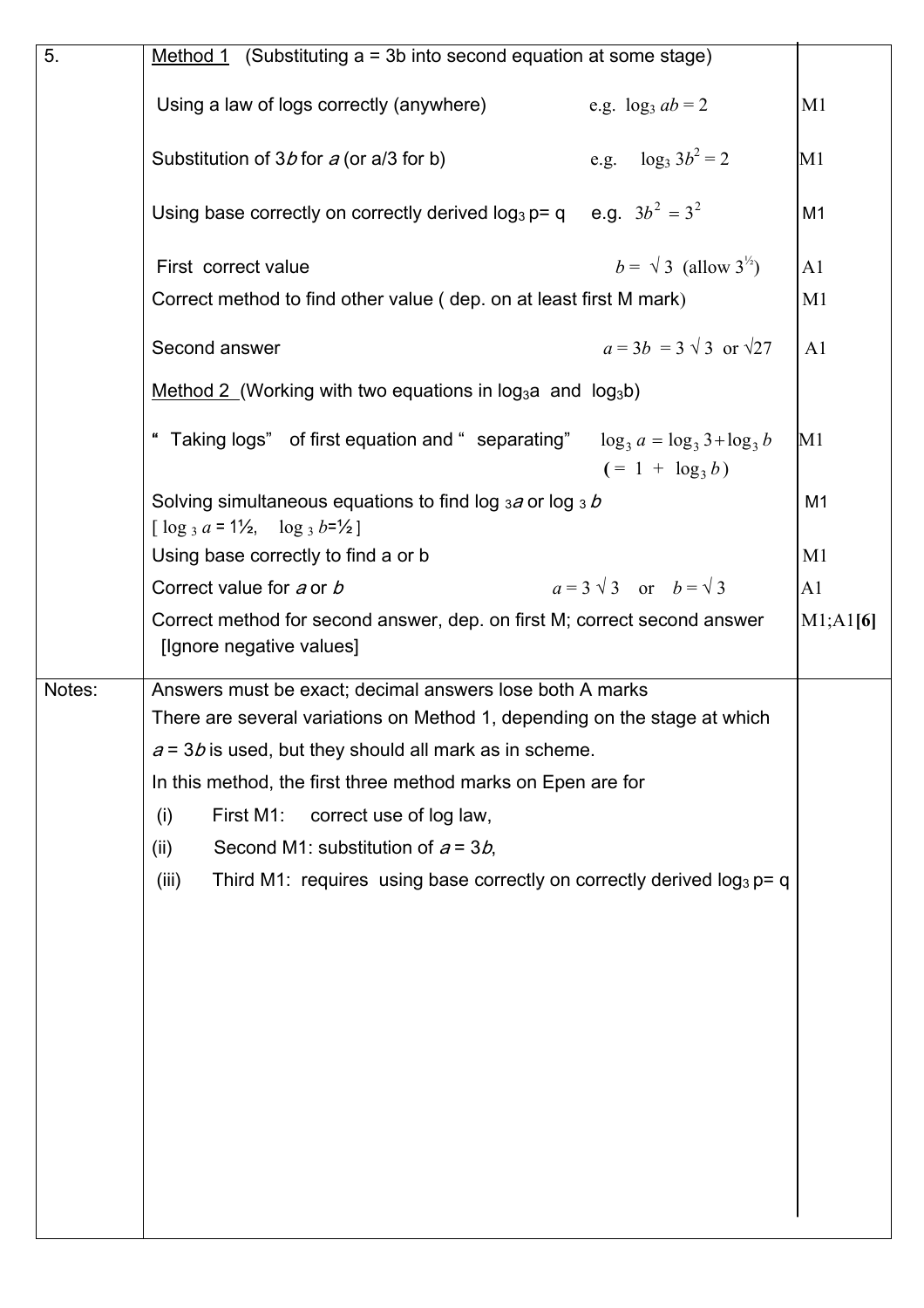|        | N                                                                                                                                                                                    |                |
|--------|--------------------------------------------------------------------------------------------------------------------------------------------------------------------------------------|----------------|
|        |                                                                                                                                                                                      |                |
| 6.     | $\mathcal{C}$                                                                                                                                                                        |                |
|        |                                                                                                                                                                                      |                |
|        | $\theta^{\mathfrak{0}}$<br>B                                                                                                                                                         |                |
|        |                                                                                                                                                                                      |                |
|        | 700m<br>500m                                                                                                                                                                         |                |
|        |                                                                                                                                                                                      |                |
|        | A                                                                                                                                                                                    |                |
|        | $BC^2 = 700^2 + 500^2 - 2 \times 500 \times 700 \cos 15^{\circ}$                                                                                                                     | <b>M1 A1</b>   |
|        | $( = 63851.92 )$<br>$BC = 253$<br>awrt                                                                                                                                               | A1<br>(3)      |
|        |                                                                                                                                                                                      |                |
| (a)    | $\sin B$<br>$\sin 15$<br>candidate's BC                                                                                                                                              | M <sub>1</sub> |
|        | 700<br>$\sin B = \sin 15 \times 700 / 253_c = 0.716$ and giving an obtuse B (134.2°)<br>dep                                                                                          | M <sub>1</sub> |
| (b)    |                                                                                                                                                                                      |                |
|        | $\theta = 180^{\circ}$ – candidate's angle B (Dep. on first M only, B can be acute)<br>M1<br>$\theta$ = 180 – 134.2 = (0)45.8 (allow 46 or awrt 45.7, 45.8, 45.9)                    | A1 $(4)$ $[7]$ |
|        | [46 needs to be from correct working]                                                                                                                                                |                |
| Notes: |                                                                                                                                                                                      |                |
|        | (a) If use $\cos 15^\circ$ = , then A1 not scored until written as BC <sup>2</sup> =  correctly                                                                                      |                |
|        | Splitting into 2 triangles BAX and CAX, where $X$ is foot of perp. from $B$ to $AC$                                                                                                  |                |
|        | Finding value for BX and CX and using Pythagoras<br>M1                                                                                                                               |                |
|        | $BC^{2}$ = $(500\sin 15^{\circ})^{2} + (700 - 500\cos 15^{\circ})^{2}$<br>A1<br>$BC = 253$<br>awrt<br>A <sub>1</sub>                                                                 |                |
|        |                                                                                                                                                                                      |                |
|        | (b) Several alternative methods: (Showing the M marks, $3rd$ M dep. on first M))                                                                                                     |                |
|        | (i) $\cos B = \frac{500^2 + \text{candidate}^2 \cdot 5BC^2 - 700^2}{2x500 \times \text{candidate}^2 \cdot 5BC}$ or $700^2 = 500^2 + BC_c^2 - 2x500 xBC_c$ M1                         |                |
|        | Finding angle $B$ M1, then M1 as above                                                                                                                                               |                |
|        | (ii) 2 triangle approach, as defined in notes for (a)                                                                                                                                |                |
|        | $tan CBX = \frac{700 - valueforAX}{valueforBX}$<br>M1                                                                                                                                |                |
|        |                                                                                                                                                                                      |                |
|        | Finding value for $\angle$ CBX ( $\approx$ 59 $^{\circ}$ )<br>M1<br>$\theta = [180^\circ - (75^\circ + candidate's \angle CBX)]$<br>M <sub>1</sub>                                   |                |
|        | (iii) Using sine rule (or cos rule) to find $C$ first:                                                                                                                               |                |
|        | Correct use of sine or cos rule for C M1,<br>Finding value for C M1<br>Either $B = 180^\circ - (15^\circ + \text{candidate's C})$ or $\theta = (15^\circ + \text{candidate's C}) M1$ |                |
|        | (iv) $700 \cos 15^\circ = 500 + BC \cos \theta$ M2 {first two Ms earned in this case}                                                                                                |                |
|        | Solving for $\theta$ ; $\theta = 45.8$ (allow 46 or 5.7, 45.8, 45.9 M1; A1                                                                                                           |                |
|        |                                                                                                                                                                                      |                |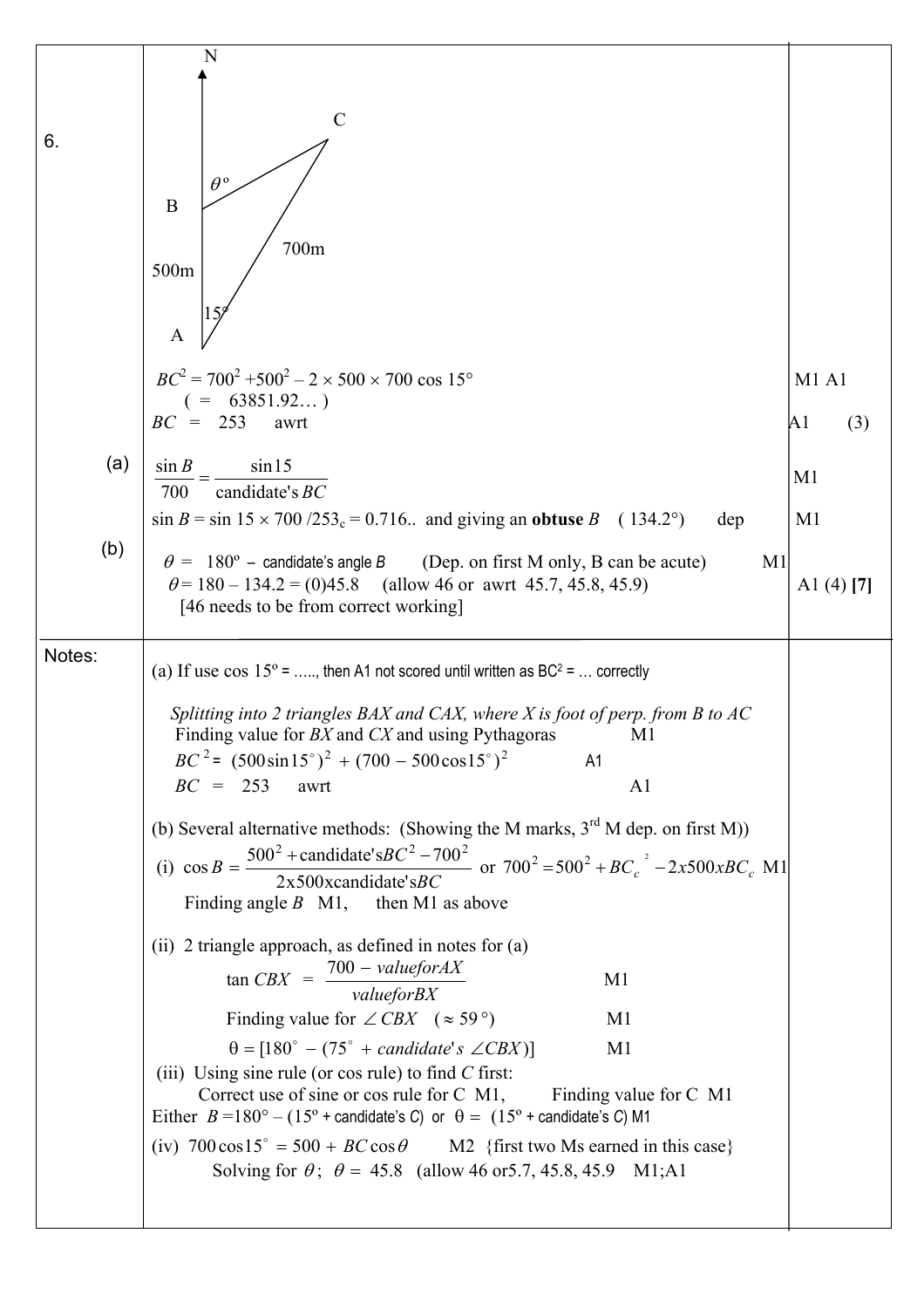| $\overline{7}$ | (a) | Either solving $0 = x(6 - x)$ and showing $x = 6$ (and $x = 0$ )<br><b>B1</b>                                                                                                                                                                                          |                |              |  |  |  |  |  |
|----------------|-----|------------------------------------------------------------------------------------------------------------------------------------------------------------------------------------------------------------------------------------------------------------------------|----------------|--------------|--|--|--|--|--|
|                |     | or showing (6,0) (and $x = 0$ ) satisfies $y = 6x - x^2$ [allow for showing $x = 6$ ]                                                                                                                                                                                  |                |              |  |  |  |  |  |
|                | (b) | Solving $2x = 6x - x^2$ $(x^2 = 4x)$ to $x = $<br>M <sub>1</sub>                                                                                                                                                                                                       |                |              |  |  |  |  |  |
|                |     | $x = 4$ (and $x = 0$ )                                                                                                                                                                                                                                                 | A <sub>1</sub> |              |  |  |  |  |  |
|                |     | Conclusion: when $x = 4$ , $y = 8$ and when $x = 0$ , $y = 0$ ,                                                                                                                                                                                                        |                |              |  |  |  |  |  |
|                |     |                                                                                                                                                                                                                                                                        |                |              |  |  |  |  |  |
|                |     | (c) $\left  \right.$ (Area =) $\int_{(0)}^{(4)} (6x - x^2) dx$ Limits not required                                                                                                                                                                                     | M <sub>1</sub> |              |  |  |  |  |  |
|                |     | Correct integration $3x^2 - \frac{x^3}{3}$ (+ c)                                                                                                                                                                                                                       | A <sub>1</sub> |              |  |  |  |  |  |
|                |     | Correct use of correct limits on their result above (see notes on limits)                                                                                                                                                                                              | M1             |              |  |  |  |  |  |
|                |     | $\left[\begin{array}{ccc} 1 & 3x^2 - \frac{x^3}{3} \\ 2 & 1 \end{array}\right]^4$ – $\left[\begin{array}{ccc} 1 & 3x^2 - \frac{x^3}{3} \\ 3 & 1 \end{array}\right]$ with limits substituted $\left[\begin{array}{ccc} 48 & -21\frac{1}{3} \\ 2 & 1 \end{array}\right]$ |                |              |  |  |  |  |  |
|                |     | Area of triangle = $2 \times 8 = 16$ (Can be awarded even if no M scored, i.e. B1)                                                                                                                                                                                     | A <sub>1</sub> |              |  |  |  |  |  |
|                |     | Shaded area = $\pm$ (area under curve – area of triangle ) applied correctly                                                                                                                                                                                           | M <sub>1</sub> |              |  |  |  |  |  |
|                |     | $(= 26\frac{2}{3} - 16) = 10\frac{2}{3}$ (awrt 10.7)                                                                                                                                                                                                                   |                | A1 $(6)[10]$ |  |  |  |  |  |
| <b>Notes</b>   |     | (b) In scheme first A1: need only give $x = 4$                                                                                                                                                                                                                         |                |              |  |  |  |  |  |
|                |     | If verifying approach used:                                                                                                                                                                                                                                            |                |              |  |  |  |  |  |
|                |     | Verifying (4,8) satisfies both the line and the curve M1(attempt at both),                                                                                                                                                                                             |                |              |  |  |  |  |  |
|                |     | A <sub>1</sub><br>Both shown successfully                                                                                                                                                                                                                              |                |              |  |  |  |  |  |
|                |     | For final A1, (0,0) needs to be mentioned; accept " clear from diagram"                                                                                                                                                                                                |                |              |  |  |  |  |  |
|                |     | (c) <b>Alternative</b> Using Area = $\pm \int_{0}^{(4)} \{ (6x - x^2) ; -2x \} dx$<br>approach                                                                                                                                                                         |                |              |  |  |  |  |  |
|                |     | (i) If candidate integrates separately can be marked as main scheme                                                                                                                                                                                                    |                |              |  |  |  |  |  |
|                |     | If combine to work with = $\pm \int_{(0)}^{(4)} (4x - x^2) dx$ , first M mark and third M mark                                                                                                                                                                         |                |              |  |  |  |  |  |
|                |     | = (±) $[2x^2 - \frac{x^3}{3} + c]$ 1,                                                                                                                                                                                                                                  |                |              |  |  |  |  |  |
|                |     | Correct use of correct limits on their result second M1,                                                                                                                                                                                                               |                |              |  |  |  |  |  |
|                |     | Totally correct, unsimplified $\pm$ expression (may be implied by correct ans.) A1<br>[Allow this if, having given $-10\frac{2}{3}$ , they correct it]<br>$10\frac{2}{3}$ A1                                                                                           |                |              |  |  |  |  |  |
|                |     | M1 for correct use of correct limits: Must substitute correct limits for their                                                                                                                                                                                         |                |              |  |  |  |  |  |
|                |     | strategy into a changed expression and subtract, either way round, e.g $\pm \{ \}^4 - [\ \ ]_0$                                                                                                                                                                        |                |              |  |  |  |  |  |
|                |     | If a long method is used, e,g, finding three areas, this mark only gained for                                                                                                                                                                                          |                |              |  |  |  |  |  |
|                |     | correct strategy and all limits need to be correct for this strategy.                                                                                                                                                                                                  |                |              |  |  |  |  |  |
|                |     | Use of trapezium rule: M0A0MA0, possible A1 for triangle<br>M1(if correct application of trap. rule from $x = 0$ to $x = 4$ ) A0                                                                                                                                       |                |              |  |  |  |  |  |
|                |     |                                                                                                                                                                                                                                                                        |                |              |  |  |  |  |  |
|                |     |                                                                                                                                                                                                                                                                        |                |              |  |  |  |  |  |
|                |     |                                                                                                                                                                                                                                                                        |                |              |  |  |  |  |  |
|                |     |                                                                                                                                                                                                                                                                        |                |              |  |  |  |  |  |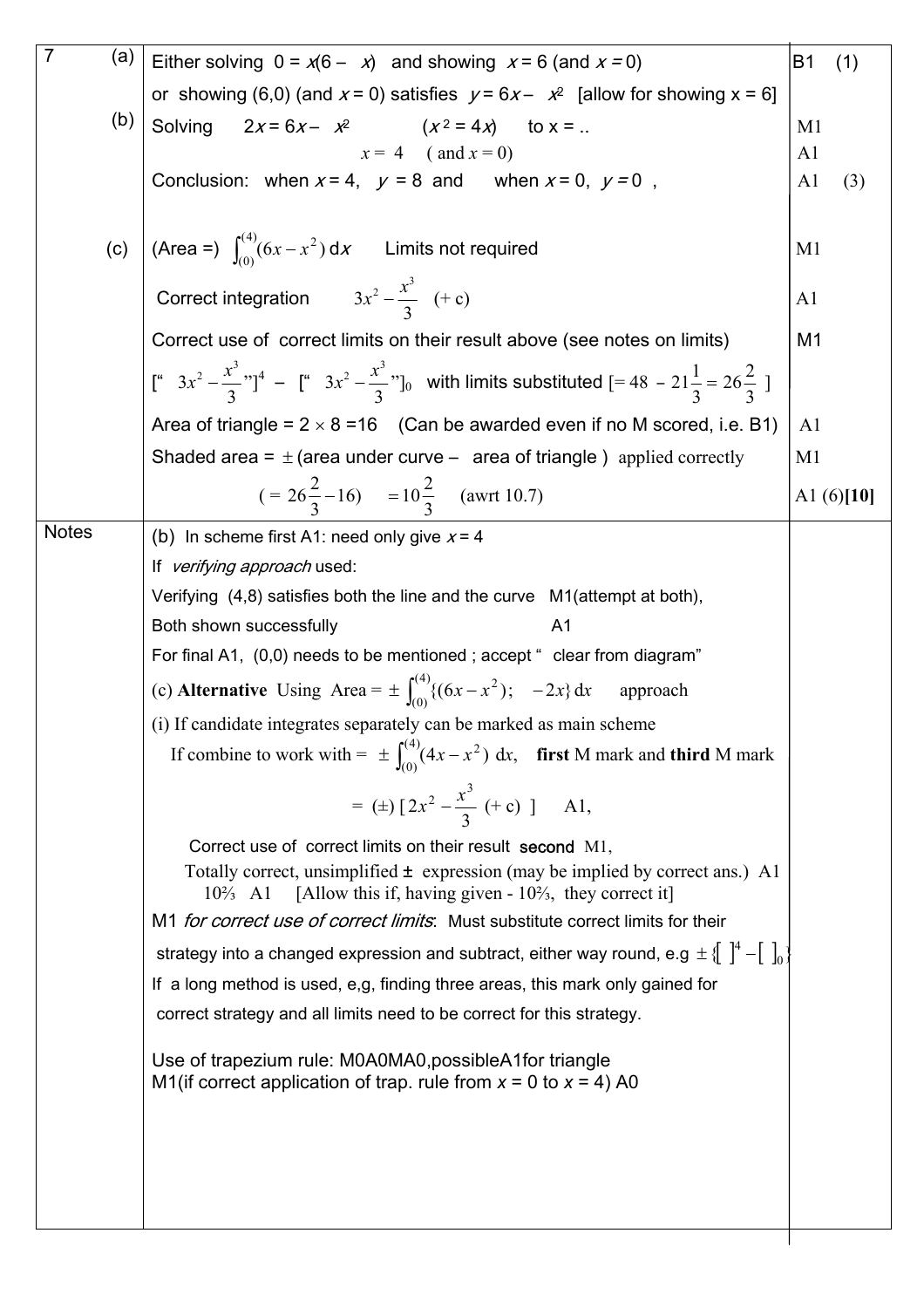| 8            | (a) | $(x-6)^2 + (y-4)^2 =$ ; 3 <sup>2</sup>                                                                                                                                                                               | B1; B1 (2)               |     |  |  |  |
|--------------|-----|----------------------------------------------------------------------------------------------------------------------------------------------------------------------------------------------------------------------|--------------------------|-----|--|--|--|
|              | (b) | Complete method for $MP: = \sqrt{(12-6)^2 + (6-4)^2}$                                                                                                                                                                | M <sub>1</sub>           |     |  |  |  |
|              |     | $= \sqrt{40}$ $(= 6.325)$                                                                                                                                                                                            | A <sub>1</sub>           |     |  |  |  |
|              |     | [These first two marks can be scored if seen as part of solution for (c)]                                                                                                                                            |                          |     |  |  |  |
|              |     | Complete method for $\cos \theta$ , $\sin \theta$ or $\tan \theta$<br>e.g. $\cos \theta = \frac{MT}{MP} = \frac{3}{candidate's \sqrt{40}}$ (= 0.4743) ( $\theta = 61.6835^{\circ}$ )<br>[If TP = 6 is used, then M0] | M <sub>1</sub>           |     |  |  |  |
|              |     | $\theta$ = 1.0766 rad<br>AG                                                                                                                                                                                          | A1                       | (4) |  |  |  |
|              | (c) | Complete method for area $TMP$ ; e.g. = $\frac{1}{2} \times 3 \times \sqrt{40} \sin \theta$                                                                                                                          | M1                       |     |  |  |  |
|              |     | $=\frac{3}{2}\sqrt{31}$ (= 8.3516) allow awrt 8.35                                                                                                                                                                   | A <sub>1</sub>           |     |  |  |  |
|              |     | Area (sector) $MTQ = 0.5 \times 3^2 \times 1.0766$ (= 4.8446)                                                                                                                                                        | M <sub>1</sub>           |     |  |  |  |
|              |     | Area $TPQ =$ candidate' s $(8.3516 - 4.8446)$                                                                                                                                                                        | M <sub>1</sub>           |     |  |  |  |
|              |     | $= 3.507$<br>awrt<br>[Note: $3.51$ is A0]                                                                                                                                                                            | A <sub>1</sub><br>$[11]$ | (5) |  |  |  |
| <b>Notes</b> |     | (a) Allow 9 for $3^2$ .                                                                                                                                                                                              |                          |     |  |  |  |
|              |     | First M1 can be implied by $\sqrt{40}$<br>(b)                                                                                                                                                                        |                          |     |  |  |  |
|              |     | For second M1:                                                                                                                                                                                                       |                          |     |  |  |  |
|              |     | May find TP = $\sqrt{(\sqrt{40})^2 - 3^2} = \sqrt{31}$ , then either                                                                                                                                                 |                          |     |  |  |  |
|              |     | $\sin \theta = \frac{TP}{MP} = \frac{\sqrt{31}}{\sqrt{40}}$ (= 0.8803) or $\tan \theta = \frac{\sqrt{31}}{3}$ (1.8859) or cos rule<br>NB. Answer is given, but allow final A1 if all previous work is correct.       |                          |     |  |  |  |
|              |     |                                                                                                                                                                                                                      |                          |     |  |  |  |
|              |     | (c) First M1: (alternative) $\frac{1}{2} \times 3 \times \sqrt{40-9}$                                                                                                                                                |                          |     |  |  |  |
|              |     |                                                                                                                                                                                                                      |                          |     |  |  |  |
|              |     |                                                                                                                                                                                                                      |                          |     |  |  |  |
|              |     |                                                                                                                                                                                                                      |                          |     |  |  |  |
|              |     |                                                                                                                                                                                                                      |                          |     |  |  |  |
|              |     |                                                                                                                                                                                                                      |                          |     |  |  |  |